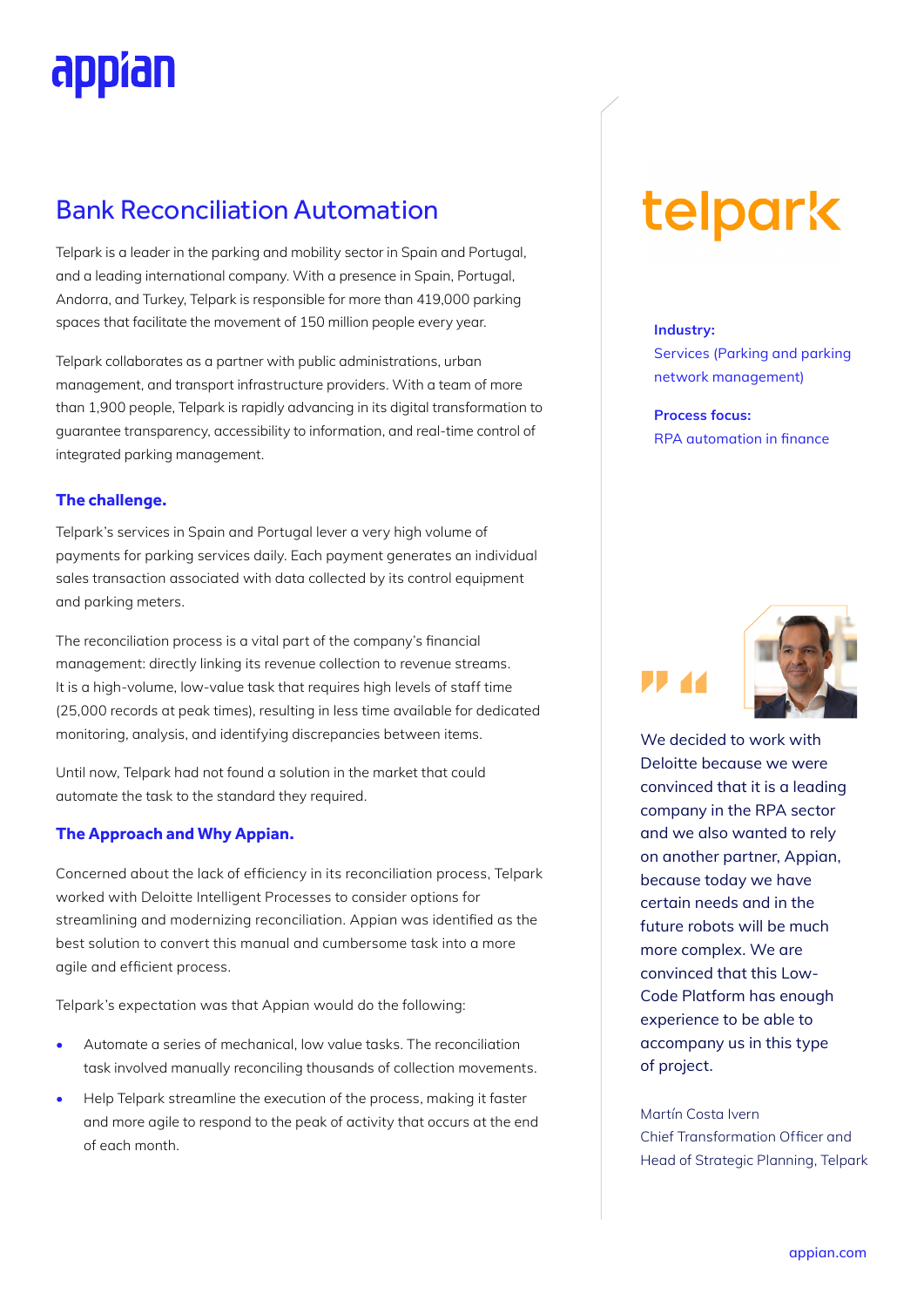The solution that Deloitte and Telpark's finance department developed to optimize the reconciliation process perfectly coordinates human and robotic efforts in a unified workflow. Here's how it works:

A first robot, called FER-16, consults a master file with the information on the accounts to be downloaded. The robot downloads the bank movements of each account and subsequently analyzes them, applying a set of pre-established business rules and generating a Microsoft Excel file as the output of the reconciliation proposal.

A person from the financial team receives the reconciliation proposal, reviews it, and resolves any discrepancies. Once reviewed, the proposal is approved.

A second robot, called FER-17, performs the clearing by entering each reconciled item into the ERP system.

In this way, the solution allows the mechanical parts of the process to be automated, leaving the human team to focus on what is important: the review and validation of the reconciliation proposal.

#### **The implementation methodology.**

Despite the complexity of defining business rules for the correct reconciliation of items, the solution was developed and operational in three months.

Such a fast development was possible thanks to the Appian Low-Code Platform. It enabled the reuse of preexisting components and automation parts, which drastically reduced development times and ensured the robustness of the solution.

In the future, the reuse of components will also mean that the same development and the underlying business logic can be applied to similar processes elsewhere in the company.

#### **The results.**

The joint effort of Deloitte and Telpark for this automation initiative has quickly demonstrated its impact on the business:

- Between Spain and Portugal, the solution is handling around 300,000 items annually.
- Around 70% of items are reconciled in an automated way using a set of around 2,300 business rules.
- People only have to focus on around 30% of cases that cannot be reconciled by the robot. As a result, the team can spend more time on analyzing the root causes of discrepancies and evolving the process by defining new reconciliation rules.





In short periods of time, multiple items were accumulated to be reconciled manually in a task that was perceived by the team as low added value—Appian's solution has allowed us to dedicate our time more efficiently to analyzing, monitoring, and improving the process.

Raul Pascual CFO, Telpark



Appian's technology and Deloitte's support in the development of the solution has allowed us to improve the reconciliation process, which is now much more agile, better coordinated, and provides us with clear and centralized information.

Ana Muñoz Novillo Senior Treasury Technician, **Telpark**